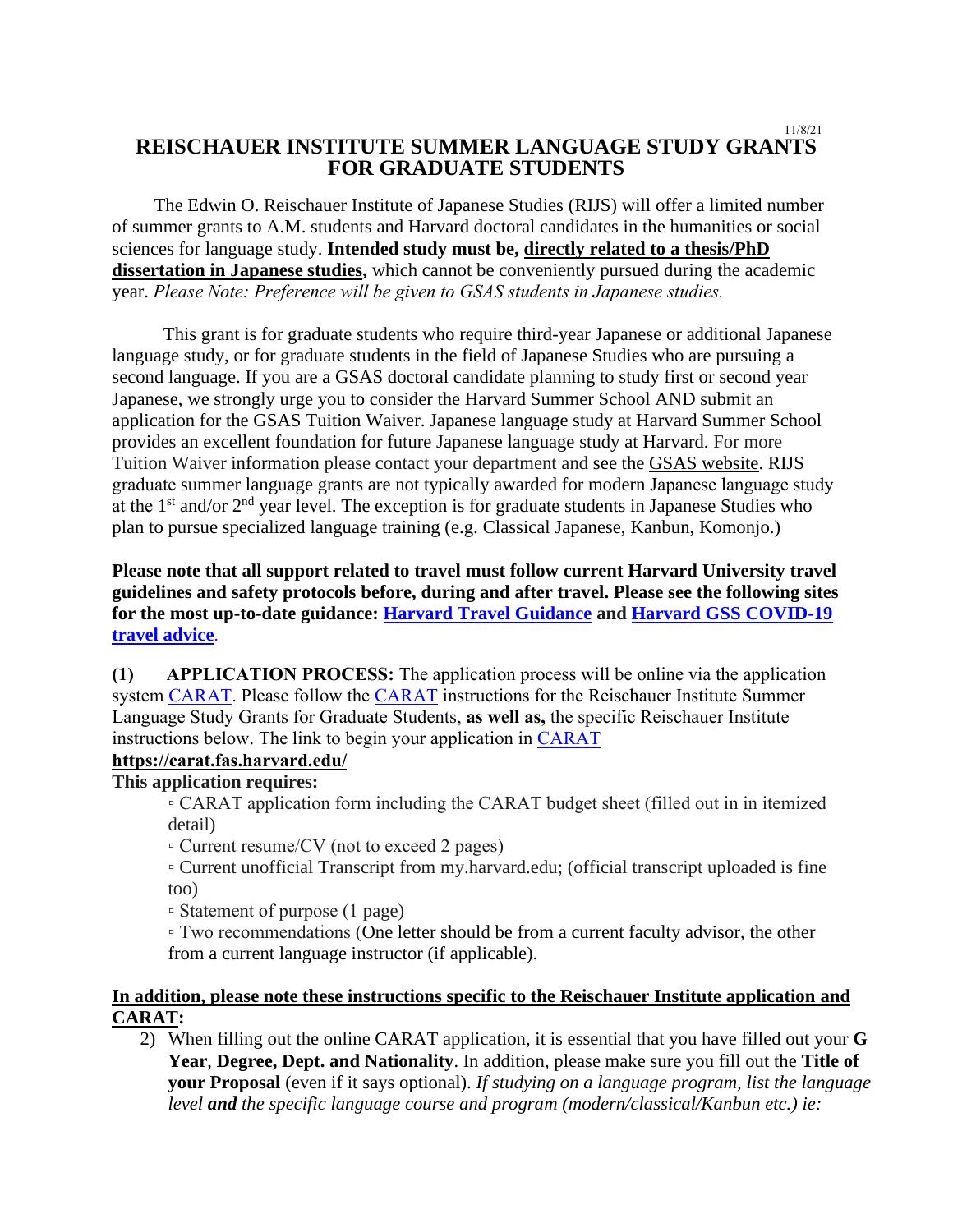*Studying 3d year Modern Japanese on the KCJS Program.* Do not leave blanks for these fields.

- 3) For the BUDGET page in CARAT, please carefully research and compile a budget, taking into account tuition and fees, as well as any other itemized related language study costs for the duration of the language program. Please also indicate other sources of support including other summer grants for which you have applied and amount. Designate whether or not you will be receiving a summer stipend from your department or GSAS. (If yes, please enter amount in CARAT.) Specify total amount requested from the Reischauer Institute & the duration (e.g., Needed dollar amount for 3 months, June thru August & include the city/country). **NOTE:** You must inform the Institute if you receive any other award for this proposal after you submit this application.
- 4) UPLOAD YOUR **CURRENT RESUME/CV** Not to exceed 2 pages
- 5) UPLOAD your **TRANSCRIPT (unofficial** *or* **official is fine)** For an unofficial version, please go to [my.harvard](https://my.harvard.edu/) to print a copy of your transcript, scan it as a PDF, and then upload.
- 6) UPLOAD your **STATEMENT OF PURPOSE** This should describe the summer language program to be attended, schedule, and its relevance to your overall plan of study. Also indicate why summer study is preferable to academic year. Proposal should be brief (1 page).
- 7) **TWO LETTERS OF RECOMMENDATION** Recommendation letters may be uploaded and submitted directly into CARAT by faculty, via a proxy *or* emailed directly to the RIJS Coordinator, [cglover@fas.harvard.edu](mailto:cglover@fas.harvard.edu) by the deadline. Make sure to have your recommender denote which specific fellowship you are applying for. **One letter should be from a current faculty advisor, the other from a current language instructor** (if applicable). When requesting a recommendation from a Japanese language instructor, please provide the instructor with the "**Language Instructor Reference**" sheet, which is available [on the RIJS website.](https://rijs.fas.harvard.edu/files/reischauer/files/rijs_language_evaluation_form_fillable_0.pdf)
- 8) **Students applying to a Harvard Summer School language program should first explore submitting an application for a tuition waiver from GSAS. Consult your academic department for tuition waiver application procedures and deadline.**
- 9) If you have received previous funding from the Reischauer Institute, state grant name, year & dollar amount. Be sure and fill this field out on the CARAT Budget page.

### **UPLOAD and SUBMIT YOUR COMPLETED CARAT APPLICATION ONLINE BY THE DEADLINE.**

### **APPLICATION DEADLINE: Must be uploaded by February 11, 2022 (FRIDAY), by 5:00 pm. EST**

**You may also find the** [Harvard GSAS Fellowships](https://gsas.harvard.edu/financial-support/fellowships) **webpage helpful for other grant resources.** 

Announcement of awards: April/May 2022  $\overline{a}$